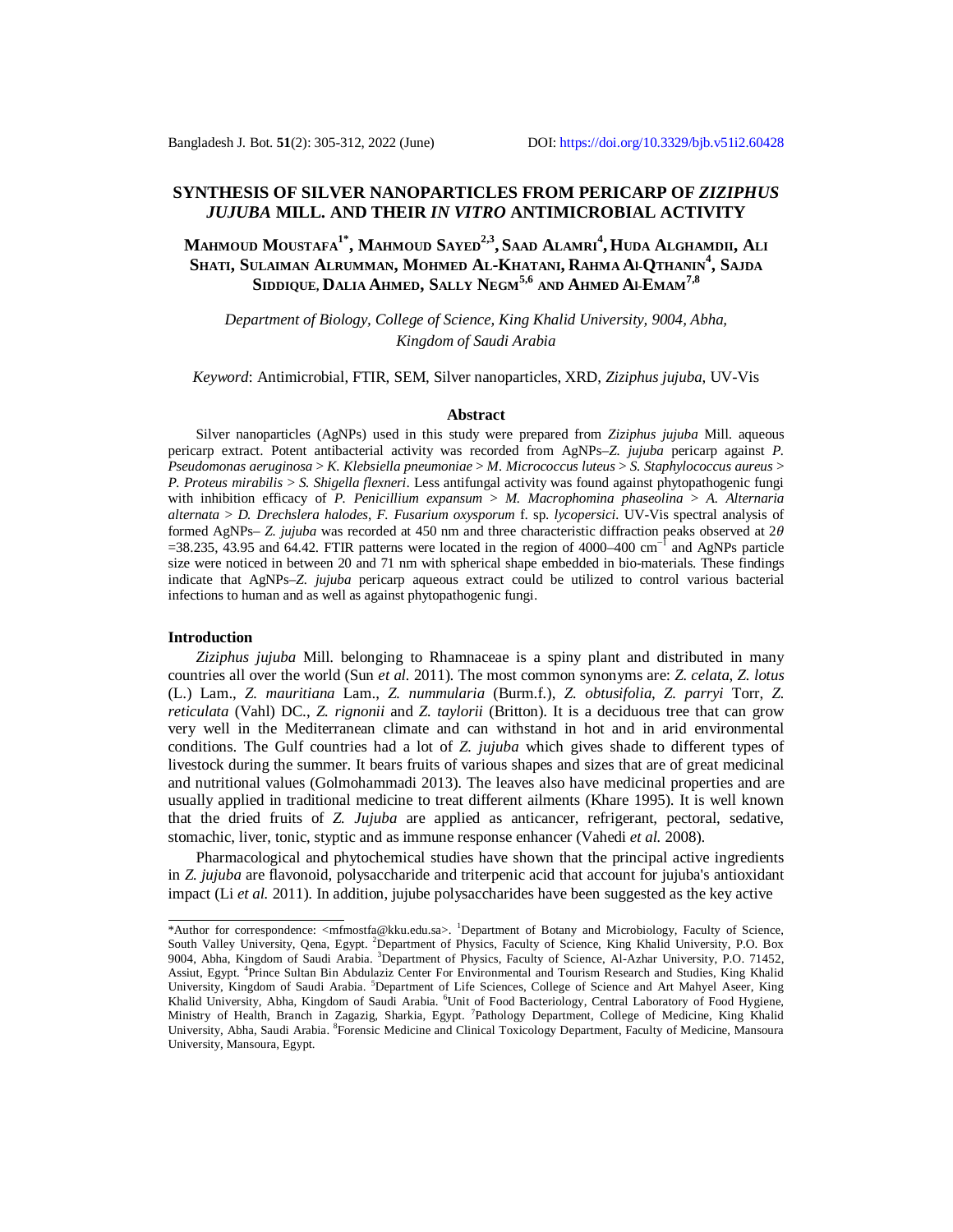ingredients leading to their immune-modulating and hematopoietic roles. Triterpenic acids have been considered to be active ingredients as anti-inflammatory and anti-cancer agents (Tahergorabi *et al.* 2015). Jujuboside B and betulinic acid may also be active ingredients that have protective effects on the cardiovascular system (Seo *et al.* 2013).

Interestingly, as silver ions are easily transformed metalic silver nanoparticles (AgNPs) using biomimetic and biological techniques of synthesis, their toxicity is found to decrease while their antimicrobial potency are greatly enhanced (Jain and Mehata 2017, Moustafa *et al.* 2021b). These features make AgNPs excellent tools for controlling various microbial diseases especially as their selectivity against pathogenic cells has been demonstrated and no case of antimicrobial resistance has been recorded so far (Negm *et al.* 2020). Plant products had been applied to be used as reducing and capping agents which have the features for the amalgamation of metal ions into nanoparticles (Makarov *et al.* 2014).

Thus, the present study was aimed to biosynthesizing of AgNPs using the pericarp aqueous extracts of *Z. jujuba* and was therefore axed on characterization of physicochemical properties of the biosynthesized nanoparticles using Scanning electron microscope (SEM), UV-Visible spectroscopy, Fourier transform infrared spectroscopy (FTIR) and X-ray diffraction (XRD). The antibacterial potentials of the greenly synthesized AgNPs were evaluated against six human pathogenic bacterial strains namely *P. aeruginosa, K. pneumoniae*, *S. flexneri, P. mirabilis, S. aureus* and *M. luteus*. As well, antifungal activity had been examined against six plant pathogenic fungal strains namely, *A. alternata*, *P. expansum*, *D. halodes*, *F. oxysporum* f. sp. *lycopersici* and *M. phaseolina*.

#### **Materials and Methods**

Fruits of *Z. jujuba* were collected from special market for fruit and vegetable in city Abha, Asir region, Saudi Arabia. The fruits were cleaned very thoroughly using distilled water (DW) and the seeds were separated from the pericarp and then air-dried for three hours. Fifteen grams from pericarp of the fruit was crushed into fine particles using mortar and pestle. Silver nitrate (99.7 %) was purchased from Fisher Scientific (Leicestershire, UK). All bacterial and fungal strains were obtained from the Biology Department, Faculty of Science, King Khalid University, Saudi Arabia.

 $AgNO<sub>3</sub>$  powder was dissolved in deionized water to prepare 60 mM  $AgNO<sub>3</sub>$  solution. The AgNO<sup>3</sup> solutions were mixed with 1 g from prepared *Z. jujuba* pericarp to a volume of 10 ml in a flask. The flask was heated in a water bath at  $70^{\circ}$ C for 3 min. Furthermore, the solution was kept in the refrigerator  $(-4^{\circ}C)$  for the antibacterial and antifungal activities examinations and additional analyzed by using UV-Vis spectrophotometer, SEM, XRD and FITR.

All equipment and media were sterilized for 30 min by autoclaving at  $115^{\circ}$ C and 15 psi. The antibacterial and antifungal activities were investigated against various pathogenic bacterial to human and fungal strains to plant. The antimicrobial activity was evaluated by well diffusion method. Preparations of the bacteria and fungi stocks were done to rejuvenate the tested microbial strains. To rejuvenate various bacterial strains, one inoculation loop of pure culture of *P. aeruginosa*, *K. pneumoniae*, *S. flexneri*, *P. mirabilis*, *S. aureus* and *M. luteus* was inoculated into 5 ml of nutrient agar solution and then incubated at 37°C for 48 hrs. All bacterial strains were vortexed and their turbidity was adjusted to 0.5 McFarland solution turbidity ~10<sup>8</sup> CFU/mL using the cultured bacteria . *A. alternata***,** *P. expansum, D. halodes, F. oxysporum* f. sp. *lycopersici* and *M. phaseolina* were cultured at 30°C on potato dextrose agar (PDA) (OXOID, Hampshire, England). Spores of fungal strains were collected from agar plate cultures after 7 days. The suspension concentration of each fungal strains was estimated using a cell count chamber and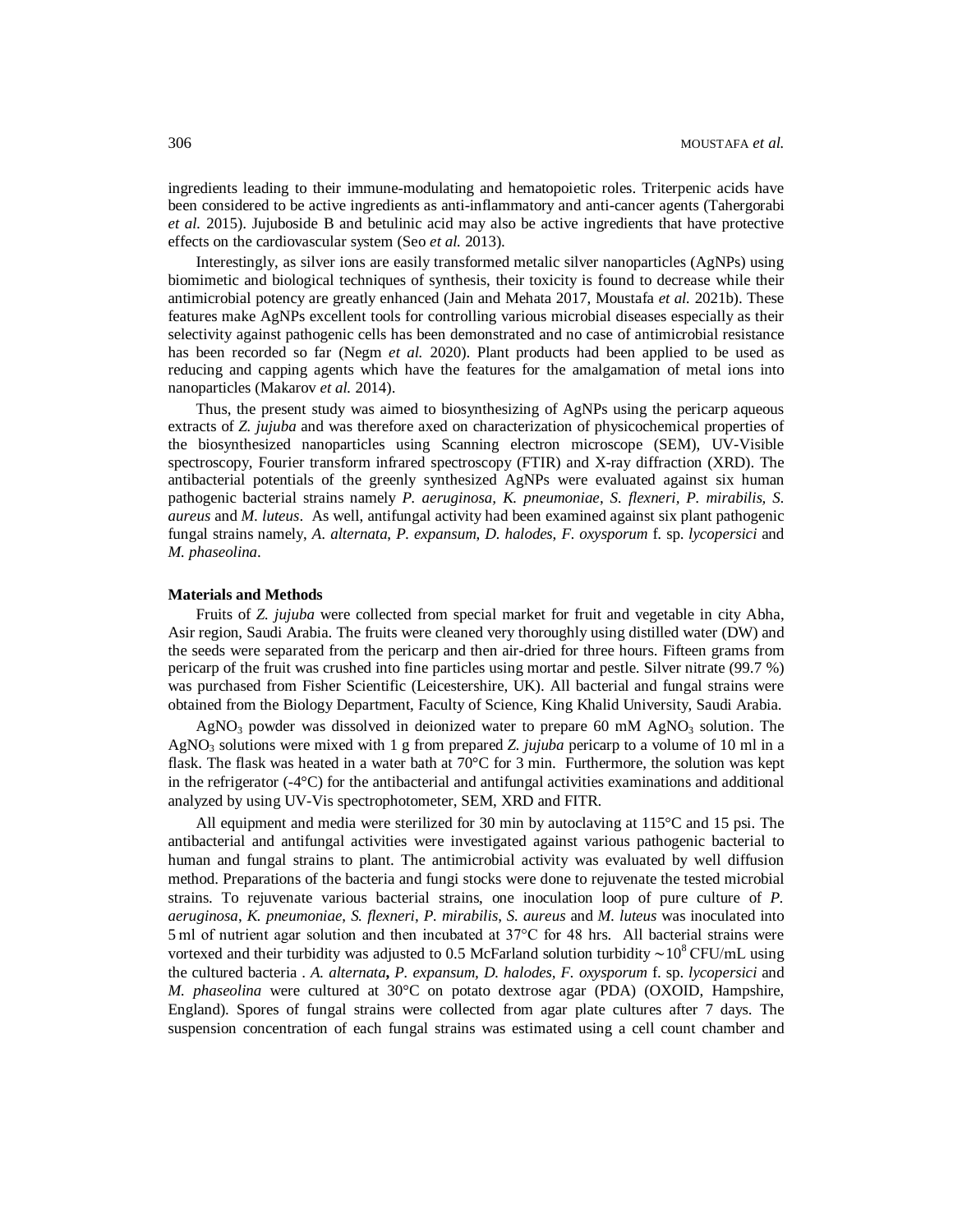adjusted to  $2\times10^6$  spores/ml. Fungal spore suspensions had been kept in 20% glycerol at 4°C for further use.

Sterilized 20 ml of nutrient agar solution and 20 ml of potato dextrose agar (PDA) for bacterial strains and fungal strains, respectively were poured into a Petri dish and kept for 15 min until the solidification of agar solution. Bacterial and fungal strain (0.1 ml) was applied separately to the agar growing medium. Holes of 6-mm diameter were punched in the solidified media and filled with 150 µl of the previously prepared AgNPs of extracts of *Z. jujuba* (Moustafa *et al.* 2013). Dimethyl sulfoxide (DMSO*)* at 20% solution was used as negative control, Nystatin (10 μg disc) was used as a positive control for fungal strains and Cefoxitin (30 µg disc) for bacterial strains. Samples of 3 replicates from each were placed, next it was incubated at 37°C for 48 hrs and for 7 days for fungal strains before the clear zone diameter was measured using a metric millimeter (mm)*.* 

The UV-Vis spectrum of the reaction medium was applied to investigate the reduction of pure Ag<sup>+</sup> ions. UV-Vis spectral investigation analysis was accomplished by using (HITACHI, Model U-2800 spectrophotometer) at the wavelength of 300–600 nm. Also, changing in the color reaction mixture had been recognized through visual observation by the addition the metal ion solution to the *Z. jujuba* extract. Morphology images of sample containing Ag nanoparticles were studied via scanning electron microscopy (SEM) (JSM-7500 F; JOEL-Japan. The scale of AgNPs, SMILEVIEW software attached to the SEM device was used. The FTIR spectrum was recorded using the FTIR diamond ATR platform spectrometer (Agilent, Cary 630, USA) over the range of 400-4000 cm<sup>-1</sup>. Phase identification, grain size and the crystalline nature had been done by XRD (Shimadzu, 6000 Diffractometer, Japan) which was controlled at 30 mA and 40 kV by using Cu Kα radiations with 1.54  $A^0$ . The average crystallite size corresponding to the observed peaks was calculated from the Debye–Scherrer relation (Cullity 1978),  $\vec{D} = (0.9 \lambda)/(\beta \cos \theta)$ , (D,  $\lambda$  and  $\beta$  are the average size of the crystals, the wavelength of radiation and the full width at half the maximum height (FWHM), respectively.  $\theta$  is the position of the maximum diffraction peak.

By using IBM SPSS statistics software, the statistical analysis of the results was carried out for variance analysis (One way – ANOVA, post hoc analysis using Tukey's test).

### **Results and Discussion**

The present study revealed that NPs from *Z. jujuba* pericarp extract had potent antibacterial activity against *P. aeruginosa*, *K. pneumoniae*, *S. flexneri*, *P. mirabilis*, *S. aureus* and *M. luteus* (Fig. 1A)*. P. aeruginosa* isolate showed the highest susceptibility to the AgNPs-*Z. jujuba* extract with inhibition zone  $(3.25 \pm 0.14 \text{cm})$  followed by *K. pneumoniae*  $(3.10 \pm 0.26 \text{cm})$  and *M. luteus* (3.06 ± 0.25 cm). *S. aureus*, *P. mirabilis* and *S. flexneri* showed less level of susceptibility with inhibition zone (2.90  $\pm$  0.20 cm), (2.73  $\pm$  0.35 cm) and (2.67 $\pm$  0.05cm), respectively. In contrast, AgNPs-*Z. jujuba* pericarp showed less antifungal activity against *A. alternata*, *P. expansum*, *D. halodes*, *F. oxysporum* f. sp. *lycopersici* and *M. Phaseolina* compared with the standard drugs (Fig. 1B). *P. expansum* isolate showed the maximum susceptibility to the AgNPs- *Z. jujuba* extract by (1.51± 0.16 cm), whereas *A. alternata*, *D. halodes*, *F. oxysporum* f. sp. *lycopersici* and *M. Phaseolina* having inhibition zone between  $1.37 \pm 0.08$  cm and  $1.23 \pm 0.13$  cm. No inhibition activities were observed against any of bacterial and fungal strains for dimethyl sulfoxide (DMSO) when it is used as a negative control. Positive control either against bacterial strains (Cefoxitin, 30 µg-disc) or fungal strains (Nystatin, 10μg-disc) had variable inhibition activities. From these results, it is obvious that Nystatin had potent inhibition zone than AgNPs- *Z. jujuba* pericarp. Nystatin inhibition zone found to be more than AgNPs-*Z. jujuba* pericarp by 47.43% against *F. oxysporum* f. sp. *lycopersici*, 44.45% against *D. halodes* and 42.38% against *M. Phaseolina*. *A.*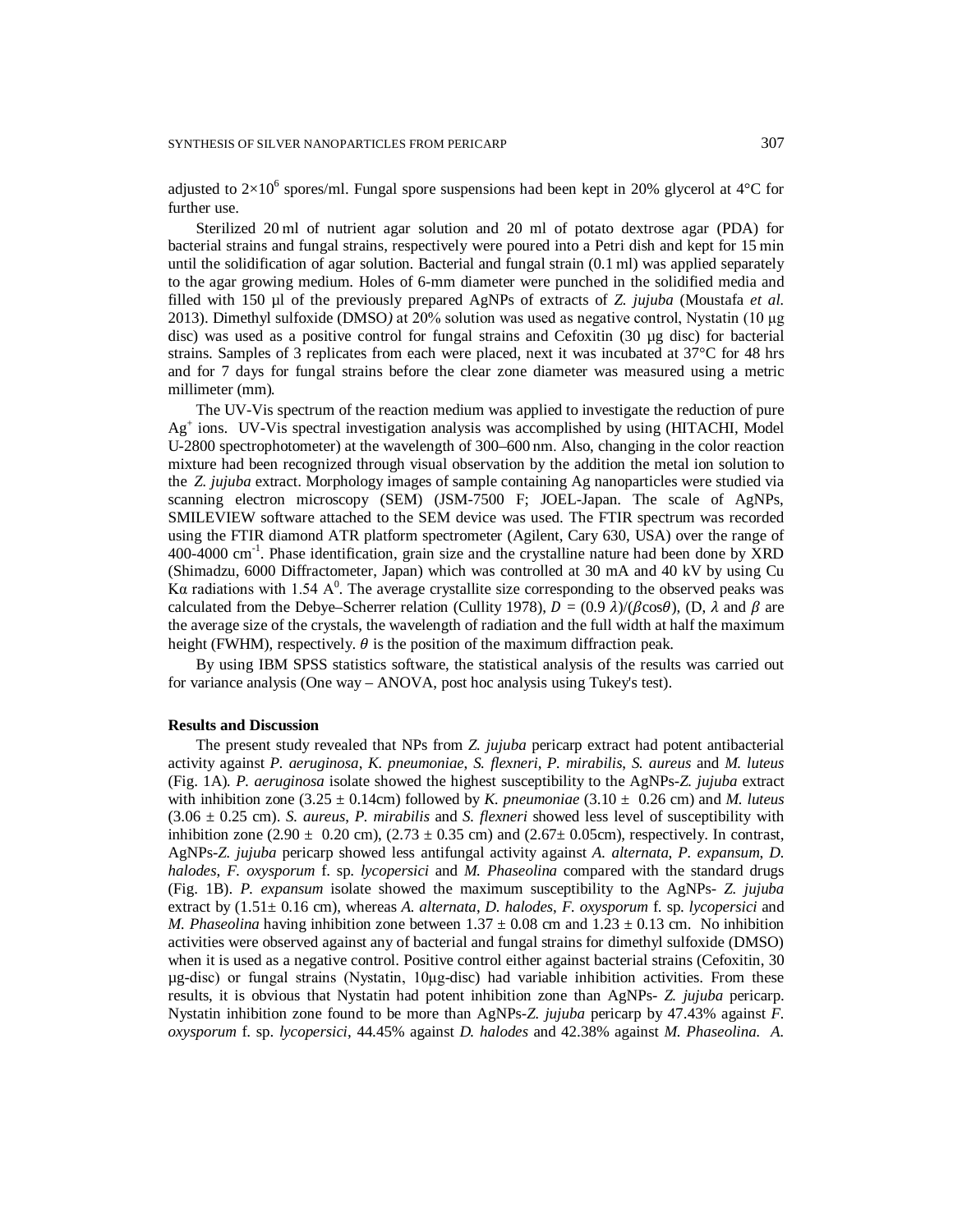*alternata* and *P. expansum* had less susceptibility from NPs-*Z. jujuba* pericarp than Nystatin by 36.32 and 33.14% respectively. *Vise-versa*, Cefoxitin, (30 µg-disc) had less inhibition zone than AgNPs -*Z. jujuba* pericarp against all bacterial strain except for *S. flexneri.* Cefoxitin (30µg-disc) showed inhibition zone activities less than AgNPs-*Z. jujuba* fruits by 22.37% against *K. pneumoniae*, 19.71% against *P. aeruginosa* and 11.38% against *M. luteus*. The least differences between AgNPs-*Z. jujuba* pericarp inhibition activities and Cefoxitin was found against *S. aureus* and *P. mirabilis* by 7.80 and 0.74%, respectively.



Fig. 1. Panel A; Antibacterial activities of AgNPs-*Z. jujuba* pericarp extract. Panel B; Antifungal activities of AgNPs-*Z. jujuba* pericarp extract. *\** P < 0.05, *\*\**P < 0.01.

Color of AgNPs-*Z. jujuba* pericarp had been changed from bale yellow at 60 second to bale brown at 90 sec to intense brown at 180 sec. Figure 2 showed the absorption spectrum of NP-*Z. jujuba* which is located in the range between 300 and 650 nm and the maximum absorbance peak was seen at 450 nm of the formed AgNPs.



Fig. 2. Ultraviolet visible analysis of AgNPs-*Z. jujuba* pericarp extract.

Figure 3 and Table 1 showed XRD patterns for silver nanoparticles synthesized from *Z. jujuba* pericarp extract. Three characteristic diffraction peaks for Ag were observed at  $2\theta = 38.235$ , 43.95 and 64.42 which correspond to the main (111), (200) and (220) diffraction planes,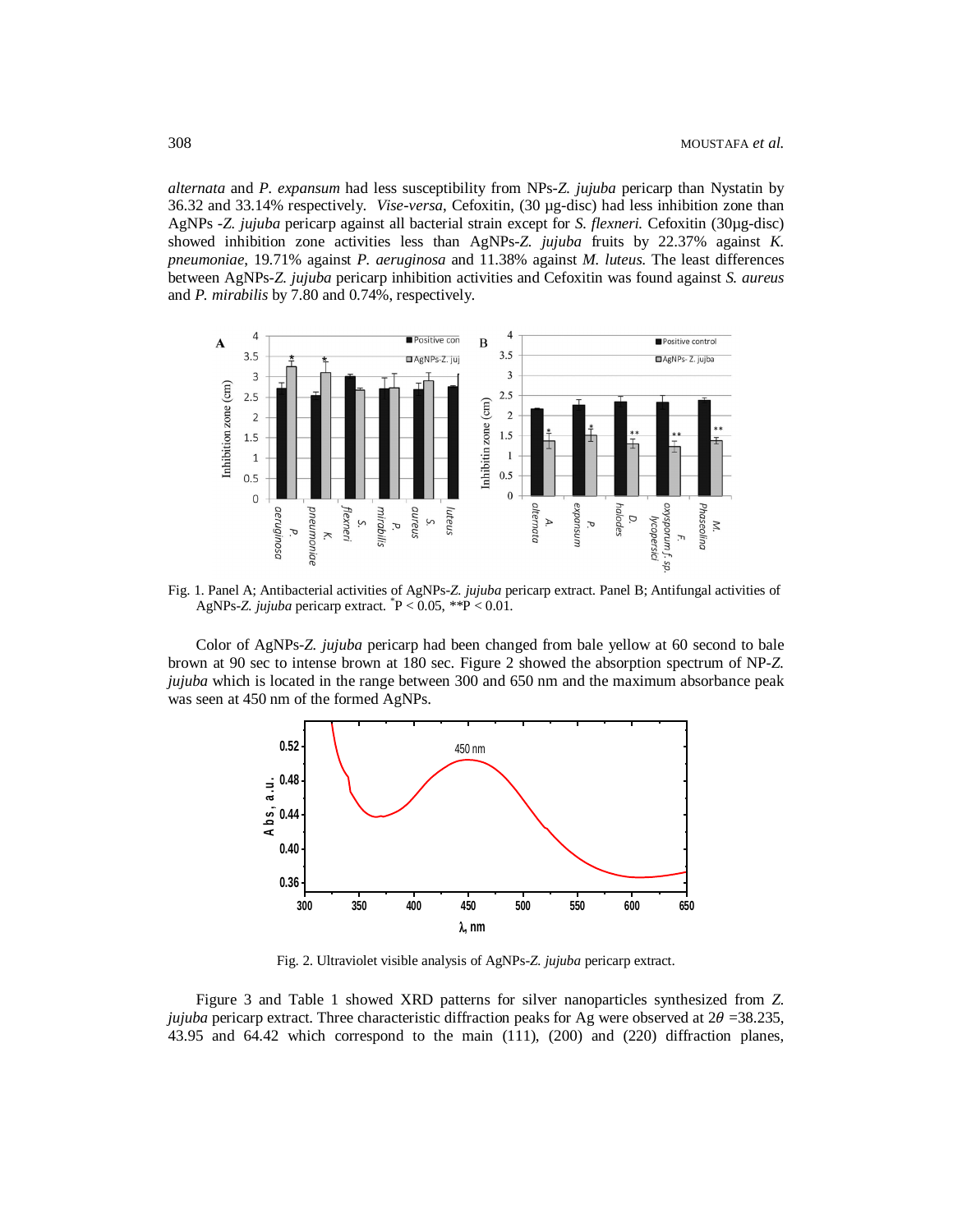respectively, of face-centered cubic (fcc) Ag NPs crystals according to Joint Committee on Powder Diffraction Standards (JCPDS File No: 04-0783) (Das *et al.* 2013). The average crystallite size of silver nanoparticles synthesized is found to be 70 nm.



Fig. 3. XRD pattern of NPs- *Z. jujuba* pericarp extract.

**Table 1. XRD data analysis of NPs-***Z. jujuba* **pericarp extract.**

| [2theta                       | <b>FHWM</b> | Lamda (nm) | Crystallite planes | Crystallite<br>$size$ (nm) |
|-------------------------------|-------------|------------|--------------------|----------------------------|
| 38.24                         | 0.2251      | 0.154056   | (111)              | 37.37                      |
| 43.95                         | 0.1053      | 0.154056   | (200)              | 81.39                      |
| 64.42                         | 0.1030      | 0.154056   | (220)              | 91.19                      |
| The average Crystallite size. |             |            |                    | 69.98                      |

Figure 4 represents FTIR pattern in the region of 4000 - 400/cm. Many peaks were seen at 2922, 2860, 1602, 1362, 1023, 2089.8, 771, 513 cm<sup>-1</sup> and at 475 cm<sup>-1</sup>. Scanning electron microscopy (SEM) images of AgNPs via *Z. jujuba* pericarp extract revealed that it had a spherical shape imbedded in bio-materials (Fig. 5). The SMILEVIEW software attached to SEM system was used to obtain the size of AgNPs-*Z. jujuba* pericarp extract found lies between 20 and 71 nm.

It was noticed that AgNPs-*Z. jujuba* pericarp extract had a broad-spectrum antibacterial effect against all bacterial strains more than fungal strains. The obtained results proofed that no remarkable differences were found in inhibition zone between both types of tested bacterial strains either for *P. aeruginosa*, *K. pneumoniae*, *P. strains* and *S. flexneri* as a species of GNB or *M. luteus* and *S. aureus* as a species of GPB. While the components of cell wall of Gram-positive (GPB) and Gram-negative bacteria (GNB) had different pathways for adsorption of NPs (Friehe 2011). This might due to the action of synthesized AgNPs-*Z. jujuba* pericarp which could physically interact with the cell surface of both types of bacterial strains. This finding is in agreement with the previous studies (Liu *et al.* 2015). AgNPs showed a broad spectrum of activities against various microbes. It was reported that the synthesized AgNPs had a potent inhibitory effect comparable to NPs from other sources (Arora *et al.* 2018). In the present study, AgNPs produced from *Z. jujuba* pericarp extract showed antifungal activities against tested fungal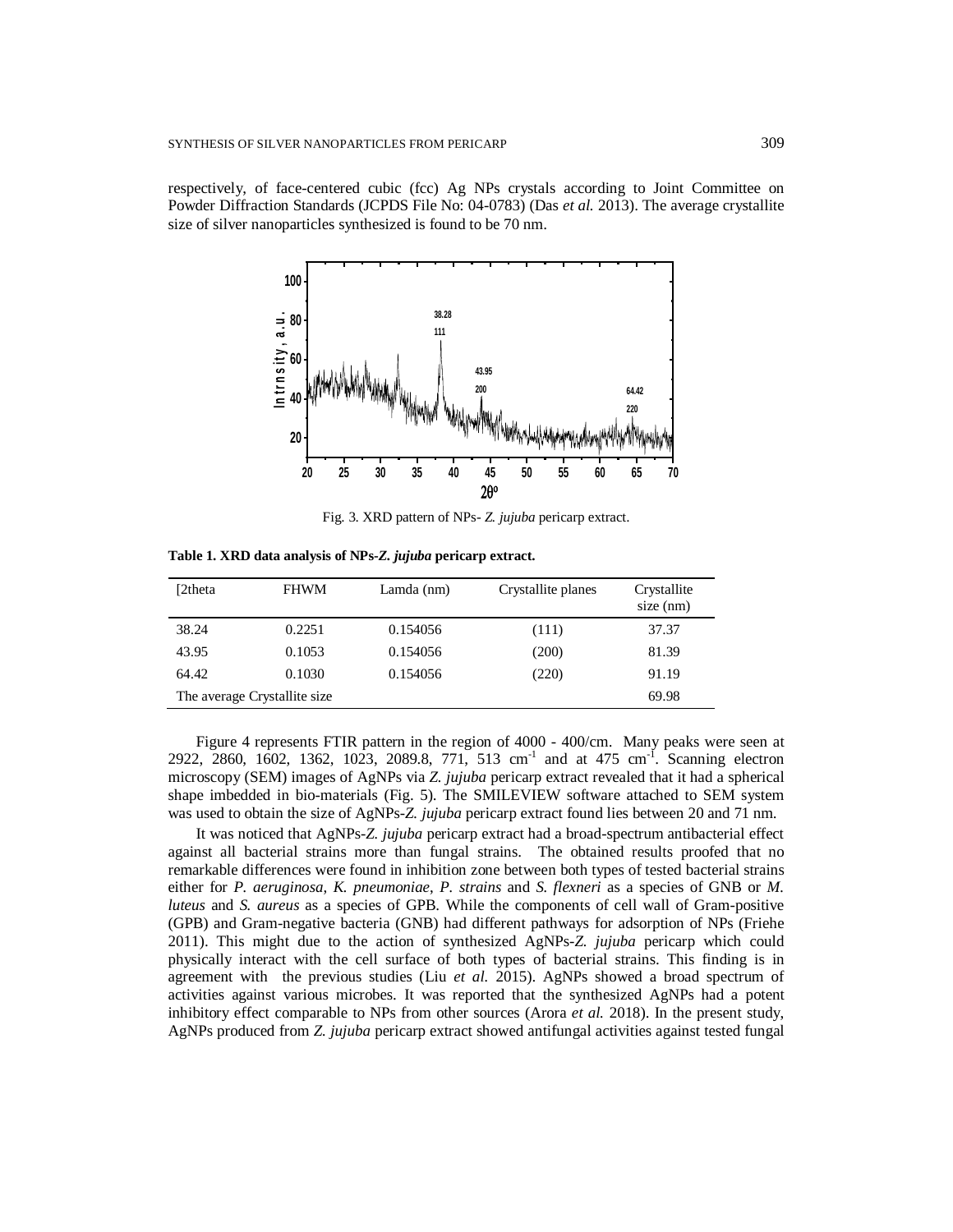strains less than tested positive control. The reduced antifungal activity could be associated with the nature of the synthesized nanoparticles from *Z. jujuba* which might play crucial role in the degree of inhibition activity. The cell wall nature of fungi had glycoproteins and a small percentage of 1,3-glucans forming a highly dynamic shell surrounding the cell wall surface. These compounds and probably many others in the fungi cell wall may hinder the entry of specific nanoparticles into the cell. The antifungal properties of AgNPs on various phytopathogenic fungi and *Candida* sp., *in vitro* and *in vivo* had been widely documented, for example, *Aizoon canariense* (Moustafa *et al.* 2021b), *Juniperus procera* (Hassan *et al.* 2021), from soil (Moustafa *et al.* 2021a) and virgin olive oil (Negm *et al*. 2020).



Fig. 4. Fourier-transform infrared spectrum of synthesized AgNPs- *Z. jujuba* pericarp extract.



Fig. 5. SEM image of AgNPs-*Z. jujuba* pericarp extract.

The brown colour of AgNPs- *Z. jujuba* pericarp is owing to the activation of surface plasmon vibrations (Elechiguerra *et al.* 2005). A breadth absorption peak was observed at 450 nm, which proves the synthesized items of Ag (Mude *et al.* 2009, Waghmode *et al.* 2013). The absorbance band around 300 to 650 nm suggests that spherical or nearly spherical of AgNPs had been formed (Pal *et al.* 2007).

The obtained SEM micrographs showed the high density of nanostructures, confirming the presence of AgNPs, as it had a spherical shape imbedded in bio-materials. AgNPs-*Z. jujuba*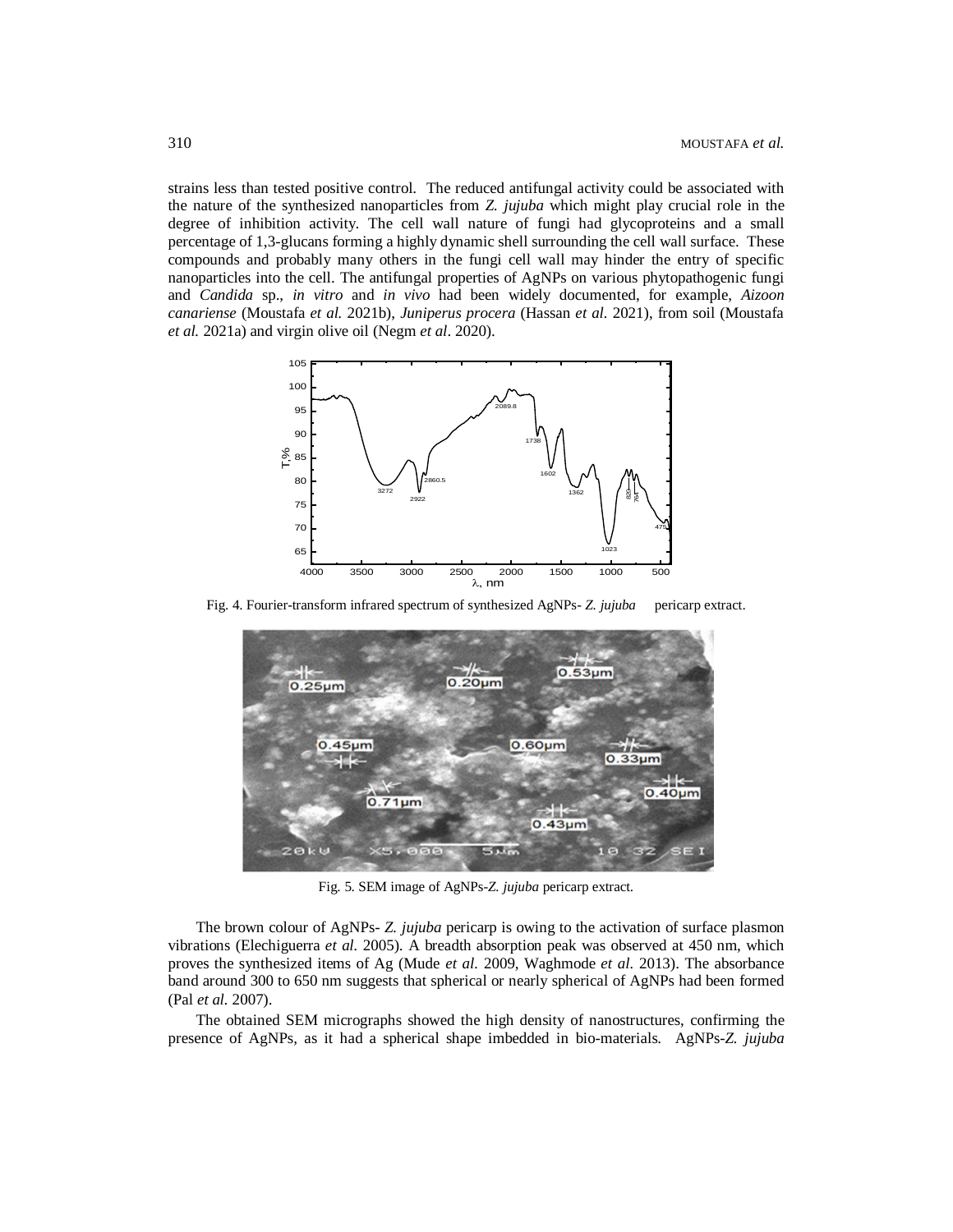calculated by SMILEVIEW-SEM had been found to be in between 20 to 71nm and this is in agreement with the particle size calculated from XRD analysis. This confirms that plant extract is essential in production the fine AgNPs (Kouvaris *et al.* 2012). The width of XRD peaks is related to crystallite size whereas other peaks found probably due to organic impurities present in the *Z. jujuba* pericarp extract (Mickymaray 2019, Moustafa *et al.* 2021b).

FTIR spectrum showed the broad band at 3272  $cm^{-1}$  which is due to N–H and O–H stretching mode in the linkage of the proteins. Weak intense peaks at 2922 and 2860/cm could be assigned to presence of secondary amines and C–H stretching vibrations. The strong band at 1602 and 1362/cm was mainly attributed to the amide bands, –C–N stretching vibrations of proteins. The peak located at 1023/cm can be assigned as the absorption peak of C–O stretching (Waghmode *et al.* 2013). The weak band at 2089.8 cm<sup>-1</sup> is due to the  $\overline{C} = N$  stretching of  $R - N = C = S$ (Mickymaray 2019). The small intense band at 1738 cm<sup>-1</sup> arises from the  $C = O$  stretching mode in amine group which is commonly found in the protein , indicating the presence of proteins as capping agent for silver nanoparticles which increases the stability of the nanoparticles synthesized.

In conclusion, AgNPs-*Z. jujuba* pericarp exhibited antibacterial and antifungal activities and could be applied in biomedicine for the treatment of bacterial infections of humans and are also important for agricultural biotechnology to control phytopathogenic fungi.

## **Acknowledgements**

Authors are thankful to the Deanship of Scientific Research at King Khalid University for funding this work through (RGP.1-244-42).

#### **References**

- Arora N, Pienkos PT, Pruthi V, Poluri KM and Guarnieri MT 2018. Leveraging algal omics to reveal potential targets for augmenting TAG accumulation. Biotechnol. Adv. **36**: 1274-1292.
- Das J, Das MP and Velusamy P 2013. Sesbania grandiflora leaf extract mediated green synthesis of antibacterial silver nanoparticles against selected human pathogens. Spectrochimica Acta Part A: Mol. Biomol. Spectros. 1**04**: 265-270.
- Elechiguerra JL, Burt JL, Morones JR, Camacho-Bragado A, Gao X, Lara HH and Yacaman MJ 2005. Interaction of silver nanoparticles with HIV-1. J. Nanobiotech. **3**: 1-10.
- Friehe T 2011. On being asset-constrained in litigation contests. Public Choice **147**: 277-284.
- Golmohammadi F 2013. Medicinal plant of Jujube (*Ziziphus jujuba*) and its indigenous knowledge and economic importance in desert regions in east of Iran: situation and problems. Tech. J. Engineer. Appli. Sci. **3**: 493-505.
- Hassan A, Alrumman S and Moustafa M 2021. Effect of elevation on biological activity of Juniperus procera hochst. ex endlicher populations grown in al soda mountains, Saudi Arabia. Pak. J. Bot. **53**: 1371-1377.
- Jain S and Mehata MS 2017. Medicinal plant leaf extract and pure flavonoid mediated green synthesis of silver nanoparticles and their enhanced antibacterial property. Sci. Rep. **7**: 1-13.
- Khare C, 1995, *Zizyphus jujuba*, Encyclopedia of Indian Medicinal Plants, Springer New York.
- Li J, Shan L, Liu Y, Fan L and Ai L 2011. Screening of a functional polysaccharide from *Zizyphus jujuba* cv. Jinsixiaozao and its property. Int. J. Biol. Macromol. **49**: 255-259.
- Liu L, Zhu B and Wang G-X 2015. Azoxystrobin-induced excessive reactive oxygen species (ROS) production and inhibition of photosynthesis in the unicellular green algae Chlorella vulgaris. Environ. Sci. Pollut. Res. **22**: 7766-7775.
- Makarov V, Love A, Sinitsyna O, Makarova S, Yaminsky I, Taliansky M and Kalinina N 2014. "Green" nanotechnologies: synthesis of metal nanoparticles using plants. Acta Naturae **6**: 35-44.